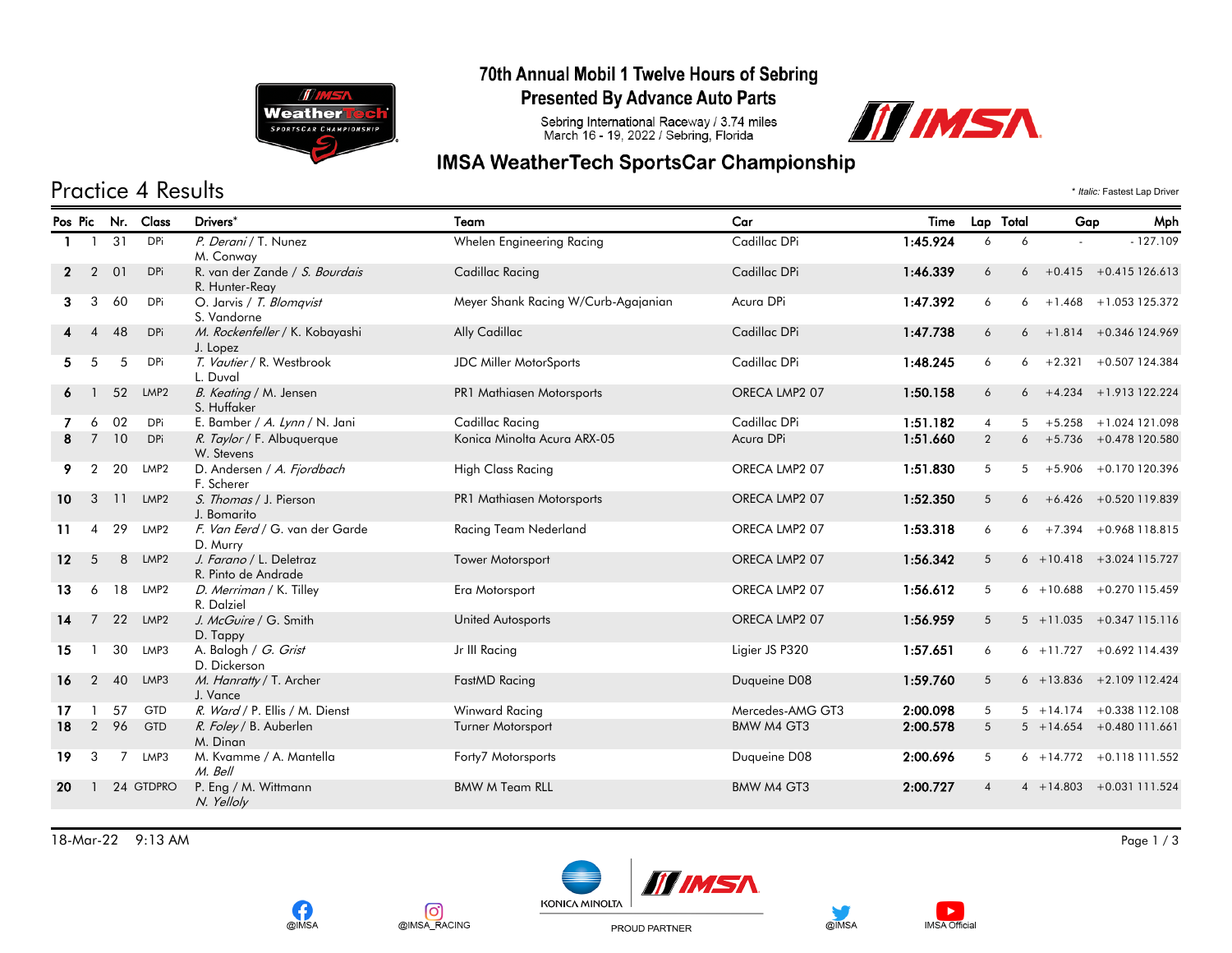

**OIMSA** 

രി

@IMSA\_RACING

#### 70th Annual Mobil 1 Twelve Hours of Sebring

**Presented By Advance Auto Parts** 

Sebring International Raceway / 3.74 miles<br>March 16 - 19, 2022 / Sebring, Florida



## **IMSA WeatherTech SportsCar Championship**

# Practice 4 Results \* *Italic:* Fastest Lap Driver

| Pos Pic |                 | Nr. | Class      | Drivers*                                    | Team                          | Car                            | Time     |                 | Lap Total<br>Gap | Mph                         |
|---------|-----------------|-----|------------|---------------------------------------------|-------------------------------|--------------------------------|----------|-----------------|------------------|-----------------------------|
| 21      | $\overline{4}$  | 38  | LMP3       | D. Goldburg / R. Lindh<br>C. Shields        | Performance Tech Motorsports  | Ligier JS P320                 | 2:00.800 | 6               |                  | $6 + 14.876 + 0.073111.456$ |
| 22      | $\overline{2}$  |     | 25 GTDPRO  | C. De Phillippi / J. Edwards<br>A. Farfus   | <b>BMW M Team RLL</b>         | BMW M4 GT3                     | 2:00.962 | $\overline{4}$  |                  | $4 + 15.038 + 0.162111.307$ |
| 23      | 3               |     | 62 GTDPRO  | D. Serra / D. Rigon / E. Cheever            | Risi Competizione             | Ferrari 488 GT3                | 2:01.111 | 5               |                  | $5 + 15.187 + 0.149111.170$ |
| 24      | 3               | 16  | <b>GTD</b> | R. Hardwick / Z. Robichon<br>J. Heylen      | <b>Wright Motorsports</b>     | Porsche 911 GT3R               | 2:01.208 | 5               |                  | 5 +15.284 +0.097 111.081    |
| 25      | 4               |     | 97 GTDPRO  | C. MacNeil / J. Gounon<br>M. Engel          | WeatherTech Racing            | Mercedes-AMG GT3               | 2:01.296 | 5               |                  | $6 + 15.372 + 0.088111.000$ |
| 26      | $\overline{4}$  | 59  | GTD        | J. Miller / P. Gallagher<br>P. Holton       | <b>Crucial Motorsports</b>    | McLaren 720S GT3               | 2:01.336 | $5\overline{)}$ |                  | 5 +15.412 +0.040 110.964    |
| 27      | 5               |     | 9 GTDPRO   | M. Campbell / M. Jaminet<br>F. Nasr         | <b>Pfaff Motorsports</b>      | Porsche 911 GT3R               | 2:01.472 | 6               |                  | $6 + 15.548 + 0.136110.840$ |
| 28      | 5               | 13  | LMP3       | O. Fidani / K. Wittmer / L. Kern            | <b>AWA</b>                    | Duqueine D08                   | 2:01.574 | $5\overline{)}$ |                  | $6 + 15.650 + 0.102110.747$ |
| 29      | 5               | 47  | <b>GTD</b> | R. Lacorte / G. Sernagiotto<br>A. Fuoco     | Cetilar Racing                | Ferrari 488 GT3                | 2:01.798 | $5\overline{)}$ |                  | $6 + 15.874 + 0.224110.543$ |
| 30      | 6               | 12  | GTD        | F. Montecalvo / S. Andrews<br>R. Heistand   | VasserSullivan                | Lexus RC F GT3                 | 2:01.873 | 5               |                  | $6 + 15.949 + 0.075110.475$ |
| 31      | 6               |     | 3 GTDPRO   | A. Garcia / J. Taylor<br>N. Catsburg        | Corvette Racing               | Chevrolet Corvette C8.R<br>GTD | 2:01.874 | 5               |                  | 5 +15.950 +0.001 110.474    |
| 32      | $7^{\circ}$     |     | 79 GTDPRO  | C. MacNeil / J. Andlauer<br>A. Picariello   | WeatherTech Racing            | Porsche 911 GT3R               | 2:02.078 | $5\overline{)}$ |                  | $6 + 16.154 + 0.204110.289$ |
| 33      | 7               | 21  | <b>GTD</b> | S. Mann / L. Perez Companc<br>T. Vilander   | AF CORSE                      | Ferrari 488 GT3                | 2:02.242 | 5               |                  | $5 + 16.318 + 0.164110.141$ |
| 34      | 6               | 36  | LMP3       | J. Andretti / J. Burdon<br>G. Chaves        | Andretti Autosport            | Ligier JS P320                 | 2:02.373 | 6               |                  | $6 + 16.449 + 0.131110.024$ |
| 35      | 8               | 39  | <b>GTD</b> | R. Megennis / C. Lewis<br>J. Westphal       | CarBahn with Peregrine Racing | Lamborghini Huracan GT3        | 2:02.521 | $5^{\circ}$     | $5 + 16.597$     | +0.148 109.891              |
| 36      | 8               |     | 23 GTDPRO  | R. Gunn / A. Riberas / M. Martin            | Heart of Racing Team          | Aston Martin Vantage GT3       | 2:02.615 | 5               | $5 + 16.691$     | +0.094 109.806              |
| 37      | 9               |     | 63 GTDPRO  | M. Mapelli / A. Caldarelli<br>M. Bortolotti | TR3 Racing                    | Lamborghini Huracan GT3        | 2:02.642 | 5               |                  | $6 + 16.718 + 0.027109.782$ |
| 38      | $\overline{7}$  | 33  | LMP3       | J. Barbosa / M. Jakobsen<br>L. Willsey      | Sean Creech Motorsport        | Ligier JS P320                 | 2:03.482 | 5               |                  | $6 + 17.558 + 0.840109.035$ |
| 39      | 10 <sup>°</sup> |     | 14 GTDPRO  | J. Hawksworth / B. Barnicoat<br>A. Telitz   | VasserSullivan                | Lexus RC F GT3                 | 2:03.715 | $5^{\circ}$     |                  | $6 + 17.791 + 0.233108.830$ |
| 40      | 9               | 27  | GTD        | R. De Angelis / I. James<br>T. Gamble       | Heart of Racing Team          | Aston Martin Vantage GT3       | 2:04.006 | 6               |                  | $6 + 18.082 + 0.291108.575$ |
| 41      | 8               | 54  | LMP3       | J. Bennett / C. Braun / G. Kurtz            | <b>CORE Autosport</b>         | Ligier JS P320                 | 2:04.088 | 6               |                  | $6 + 18.164 + 0.082108.503$ |

18-Mar-22 9:13 AM Page 2 / 3



PROUD PARTNER



 $\blacktriangleright$ 

**IMSA Official**